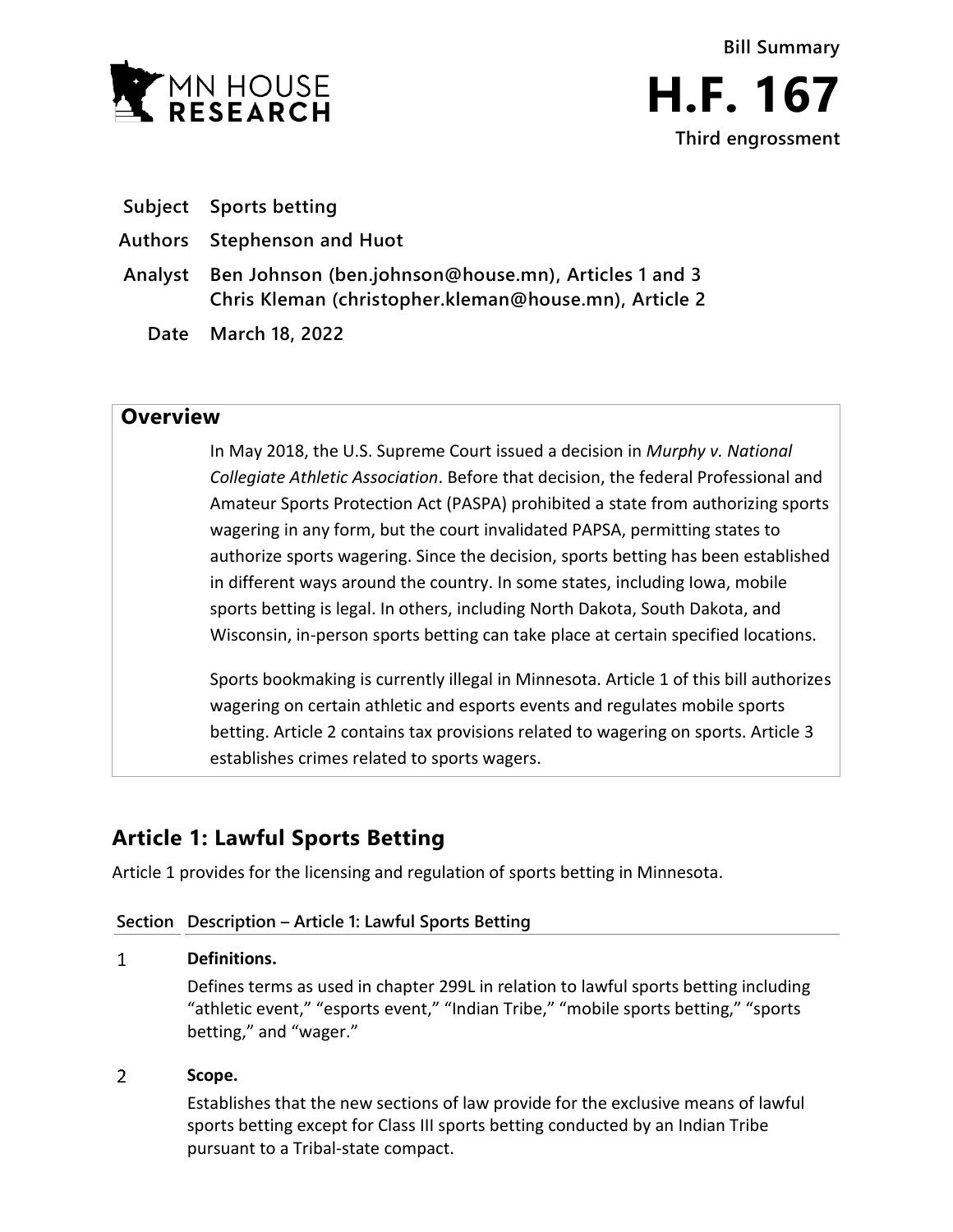### 3 **Powers and duties of commissioner.**

Provides the commissioner of public safety with the authority to regulate lawful sports betting to assure that it is conducted in a fair and lawful manner. Directs the commissioner to adopt and enforce rules related to the conduct of sports betting. Provides for expedited rulemaking until January 1, 2023. Requires the commissioner to send a cease and desist letter to any individual or entity licensed to conduct sports betting before taking action against that person or entity except in situations where the new law authorizes the commissioner to summarily suspend a license. Establishes the right to challenge a cease and desist letter within 30 days of service of the letter and demand a hearing. Provides that hearings must comply with chapter 14 (the Administrative Procedure Act). Permits a court to order a person to comply with an administrative subpoena. Permits the commissioner to delegate authority to the director of the Division of Alcohol and Gambling Enforcement (AGED).

### $\overline{4}$ **Mobile sports betting licenses.**

**Subd. 1. Master mobile sports betting license.** Permits the commissioner to issue two master mobile sports betting licenses. Establishes that licenses are valid for 20 years. Requires recipients to be organizations comprised of two or more Indian Tribes that submit an application and meet other eligibility requirements. Provides that one master mobile sports betting license may be issued to a Tribal entity with its headquarters north of Interstate 94 and one to a Tribal entity with its headquarters south of Interstate 94. Provides that no license may issue until an operational agreement has been filed. Provides that the license may be renewed every 20 years.

**Subd. 2. Mobile sports betting operator licenses.** Permits a master mobile sports betting license holder to contract through an inter-Tribal compact with a mobile sports betting operator to operate mobile sports betting. Permits a master mobile sports betting license holder with its headquarters north of Interstate 94 to contract with up to seven mobile sports betting operators and a master mobile sports betting license holder with its headquarters south of Interstate 94 to contract with up to four mobile sports betting operators. Requires that the master mobile sports betting operators be wholly owned and controlled by an Indian Tribe or multiple Indian Tribes. Requires a mobile sports betting operator seeking a license to submit an application and required information to the commissioner and the master mobile sports betting license holder. Establishes a fee of \$2,125 for a license that must be paid to the commissioner. Prohibits a mobile sports betting operator from contracting with more than one sports betting platform provider.

**Subd. 3. Application.** Establishes that an application for a master mobile sports betting license must be on a form prescribed by the commissioner. Requires that the applicant provide specific information including the name of the applicant;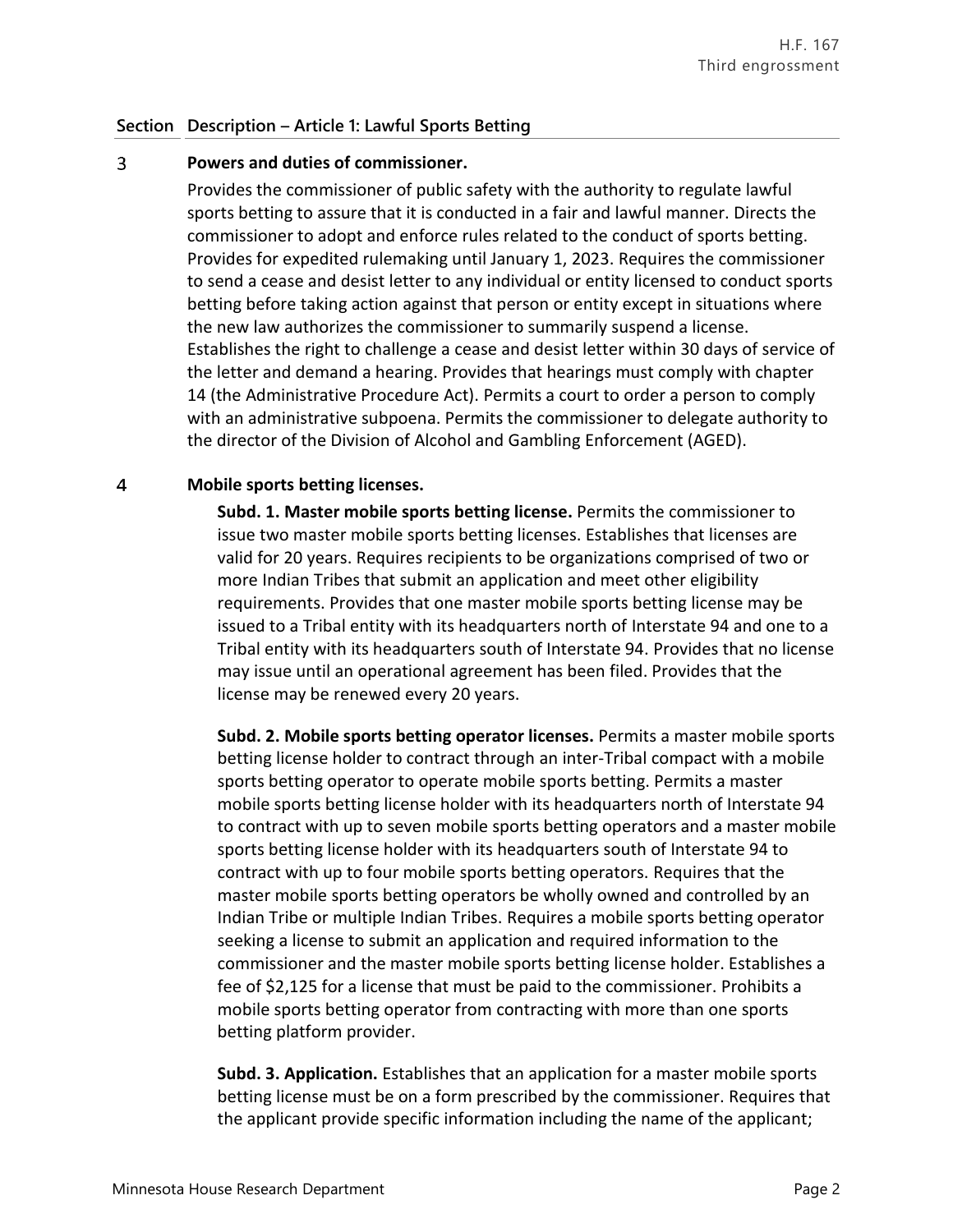identity of officers, directors, and shareholders in any corporation that is an applicant; a statement of the applicant's assets and liabilities; a consent form relating to service of lawsuits; and a declaration to comply with the laws of Minnesota, including the applicable provisions of the Human Rights Act.

**Subd. 4. Responsibility for satisfying winning wagers.** Establishes that wagers must be treated like contracts and paid by a mobile sports betting operator. Provides that wagers not redeemed within one year may be cancelled.

**Subd. 5. Cash reserves.** Requires mobile sports betting operators, in conjunction with a mobile sports betting platform provider, to retain cash reserves that are the greater of \$25,000 or an amount determined based on the amount the mobile sports betting operator is holding on behalf of authorized participants or owes to those participants.

**Subd. 6. Bond.** Requires a mobile sports betting operator or mobile sports betting platform provider to post a bond or irrevocable letter of credit in an amount the commissioner deems necessary to protect the financial interests of people wagering on athletic events or esports events.

**Subd. 7. Contracting with equipment providers.** Permits a mobile sports betting operator to contract with mobile sports betting platform providers to facilitate the acceptance of wagers.

**Subd. 8. Reporting.** Requires a mobile sports betting operator to provide a monthly report to the commissioner on the wagers placed and redeemed in the reporting period, and the number outstanding at the time of the report.

**Subd. 9. Changes in ownership or management.** Requires both master mobile sports betting license holders and mobile sports betting operator license holders to report a change in ownership to the commissioner.

### 5 **Mobile sports betting platform provider and service provider license.**

Requires a mobile sports betting platform provider or services provider to hold a license. Establishes application requirements. Establishes an application fee of \$6,000; a licensing fee of \$38,250; and a renewal fee of \$8,500. Provides that licenses must be renewed annually.

### 6 **License disqualification; background checks; notice of denial of application.**

**Subd. 1. Disqualifications.** Permits a commissioner to reject an application, refuse to renew a license, or take action against a license if the application or license holder has ever been convicted of a felony or other crime involving gambling, owes more than \$500 in delinquent taxes, had a sale and use tax permit revoked in the previous two years, has not filed tax returns after a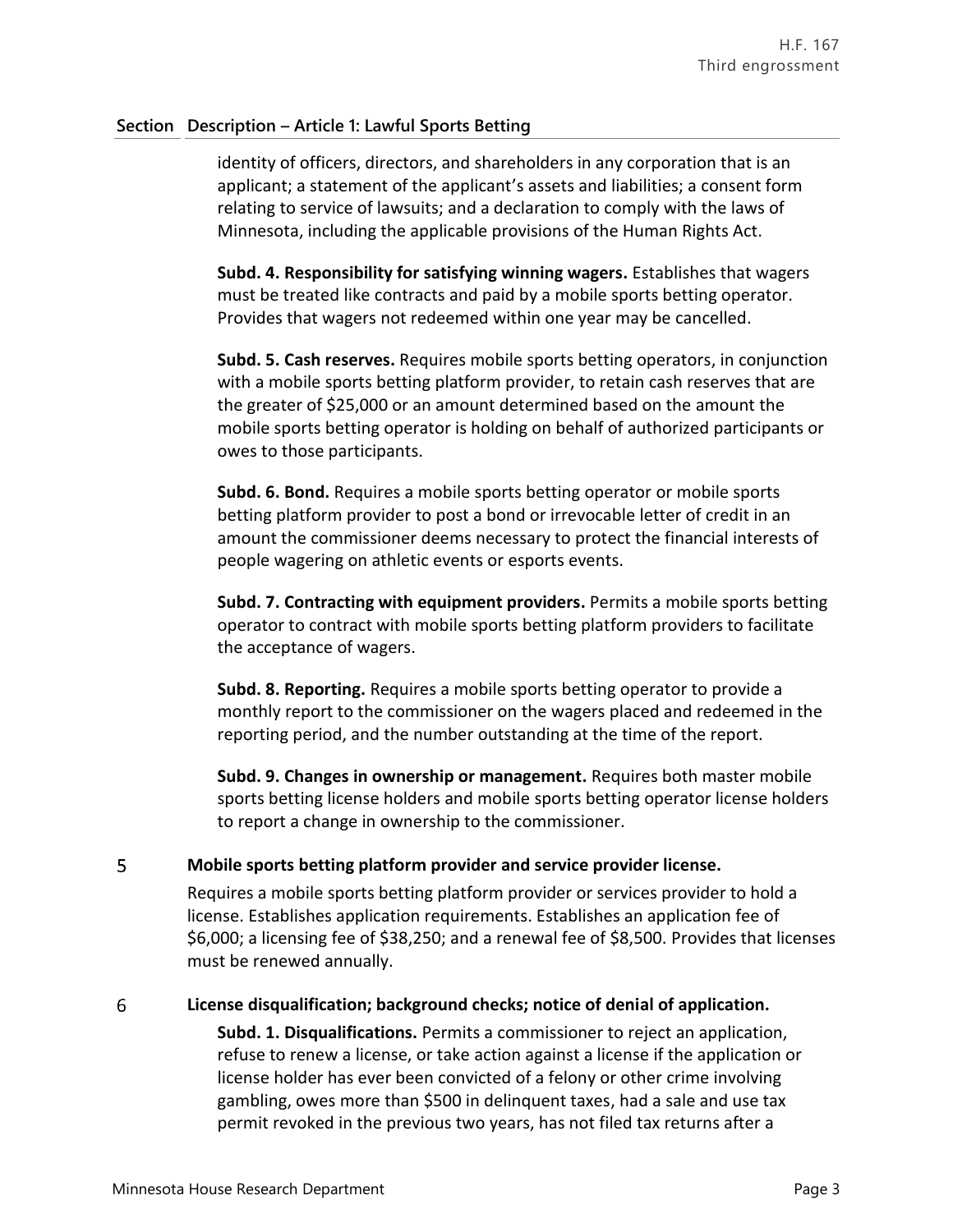demand, or has been convicted of a felony or gross misdemeanor involving theft or fraud.

**Subd. 2. Background investigation.** Directs the commissioner to conduct background investigations of applicants and permits cooperation with the commissioner of revenue and director of the Division of Alcohol and Gambling Enforcement. Permits the commissioner to charge a fee for the investigation and requires that the fee be used to reimburse the expenses of AGED or the Department of Revenue.

**Subd. 3. Criminal history.** Requires the commissioner to perform a criminal history check on each individual applicant or person with a 15 percent interest in an applicant. Requires submission of fingerprints and authorizes a national criminal history check.

**Subd. 4. Notice of denial or issuance or renewal of mobile sports betting master license or mobile sports betting operator license.** Requires the commissioner to send a notice to any individual or entity licensed to conduct sports betting before rejecting an application, denying a license renewal, or taking licensing action against that person or entity. Establishes the right to challenge the proposed licensing action within 30 days of service of the letter and demand a hearing. Provides that hearings must comply with chapter 14 (the Administrative Procedure Act). Provides that application and licensing fees will not be reimbursed.

### $\overline{7}$ **Wagering.**

**Subd. 1. Wager type.** Establishes that wagers may only be accepted if the commissioner approves the type of wagers. Provides that the commissioner may authorize wagers on topics including who will win an event or by how many points, the total points scored in the event, an outcome contingency or proposition incidental to an event, and parlay wagers on two or more events or contingencies.

**Subd. 2. Consideration; wager account.** Requires an authorized participant to provide consideration in the form of a withdrawal from a wager account at the time the person places a wager. Provides that a person may withdraw the balance of a wager account at any time with proof of identity.

**Subd. 3. Wager location.** Requires mobile sports betting wagers to be made online from a person physically present in the state.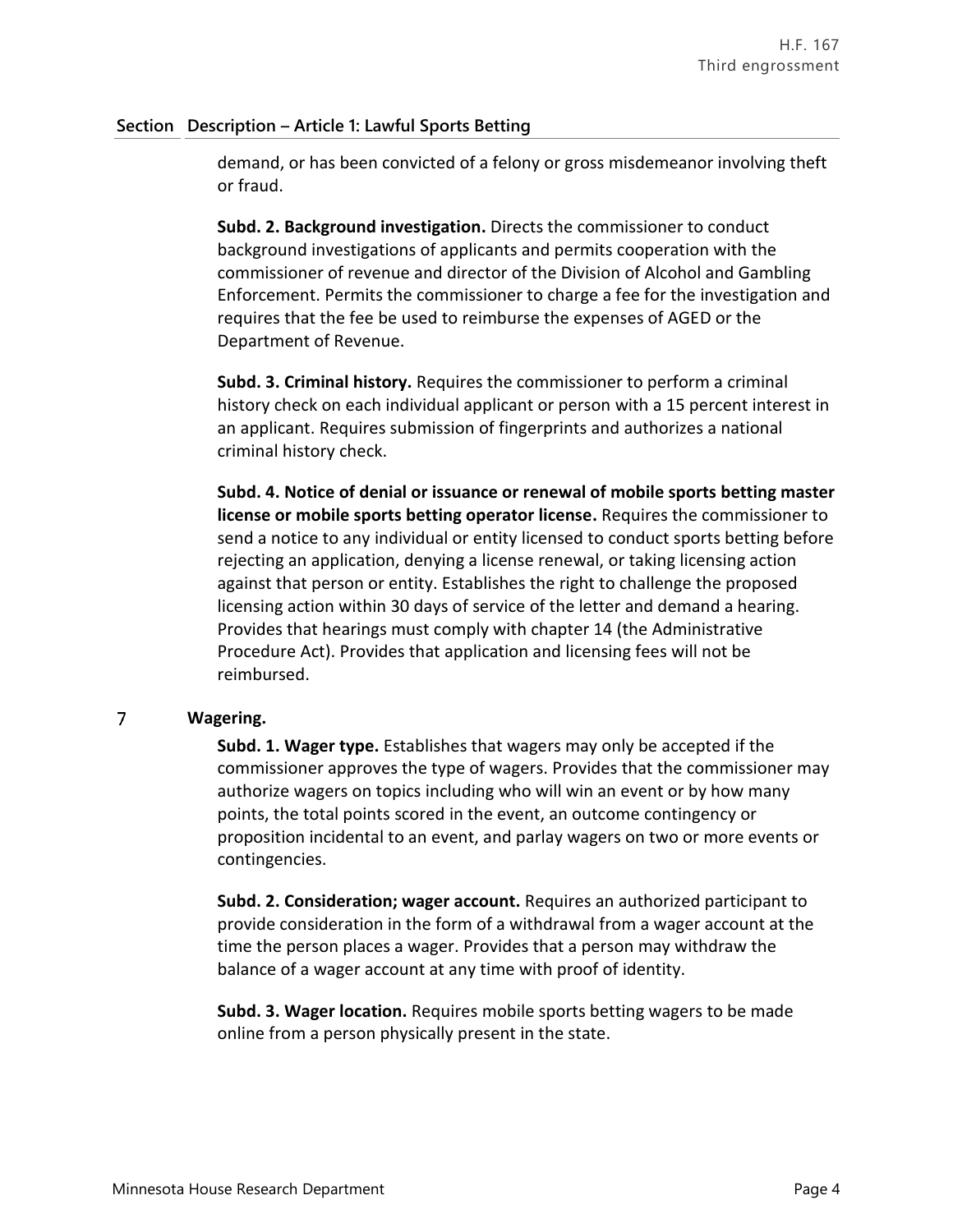**Subd. 4. Information provided at the time of wager.** Requires a mobile sports betting operator to disclose the betting line and terms of a wager prior to accepting a wager.

**Subd. 5. Outcome determined.** Prohibits accepting a wager on an event or proposition that has already been determined.

**Subd. 6. Receipt.** Requires a mobile sports betting operator to provide a receipt at the time of sale.

### 8 **Deposit and appropriation of fees.**

Requires application fees to be deposited in the special revenue account and appropriates those fees to the commissioner for processing license applications and renewals. Requires license and renewal fees to be deposited in the general fund.

### 9 **Enforcement; license violations.**

Directs the commissioner to establish a schedule of penalties. Permits imposition of a penalty after a hearing provided the penalty is commensurate with the violation. Permits the summary suspension of a license when immediate action is necessary to protect the public from harm or when the licensee has failed to file tax returns or pay required taxes or fees. Establishes that commission of a crime under the new law is a license violation and may be subject to a civil penalty. Requires fines to be deposited in the general fund. Establishes that a fine in excess of \$2,000 is a contested case and establishes the rules that apply to an appeal.

### 10 **Auditing and inspection.**

Requires mobile sports betting operators to contract with a third-party to conduct a financial audit of the operator and provide the audit to the commissioner within 120 days of the end of the operator's fiscal year. Permits the commissioners of public safety and revenue, and the director of the Division of Alcohol and Gambling Enforcement, to inspect the records and accounts of a mobile sports betting operator with 24 hours' notice.

### 11 **Reporting.**

Requires the commissioner to submit a report to legislative committees by June 1 of each year that describes the financial status of sports betting in the state. Requires the commissioner to submit a report by February 1 of each year that includes the status of licensing activity, an overview of the sports betting market, a review of revenue generated and spent, and a description of enforcement actions taken by the commissioner.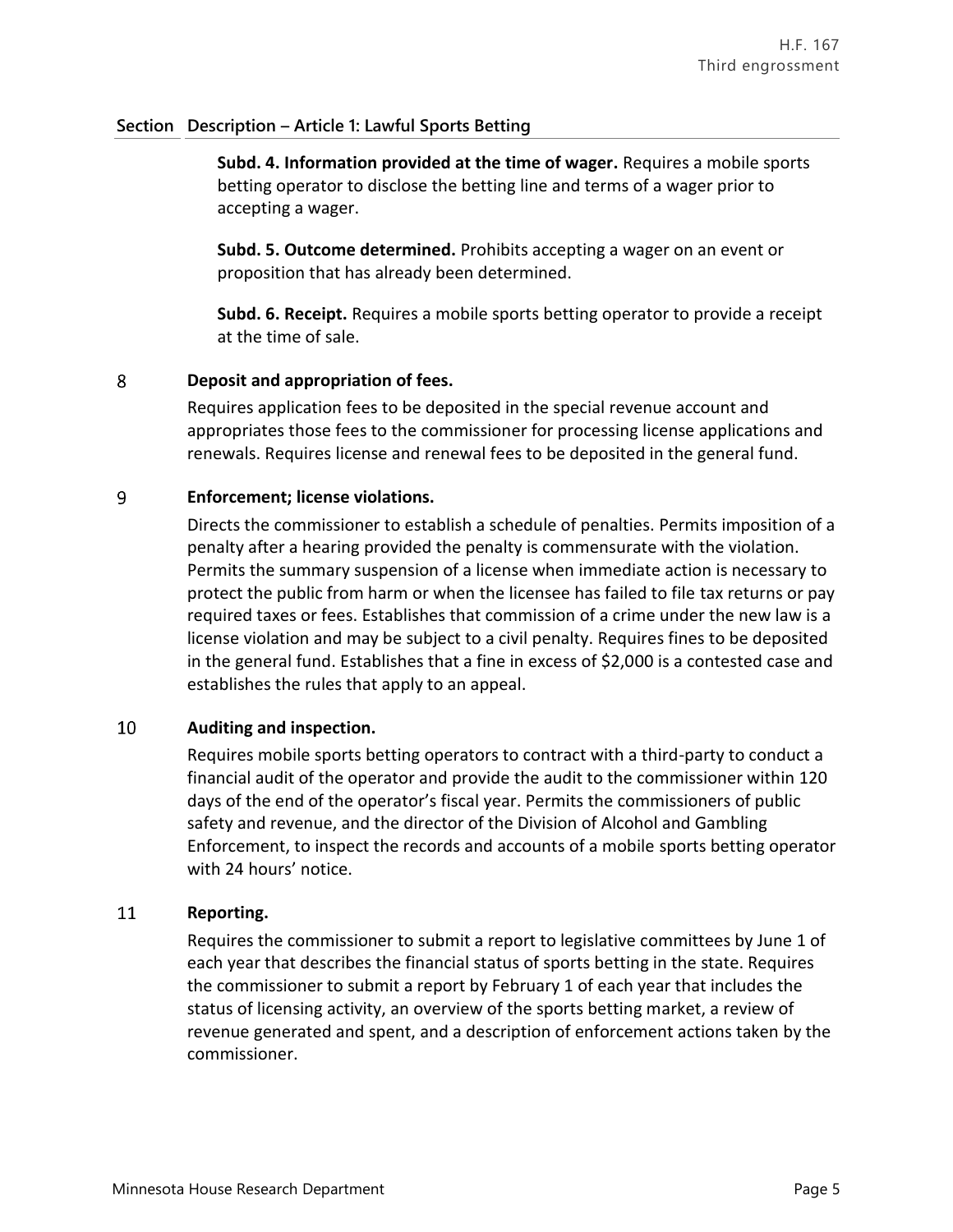### 12 **Exclusion list and prohibition on wagering.**

Directs the commissioner to establish an exclusion list of individuals who are not eligible to wager. Directs that the exclusion list must include individuals who submit their own names, those whose names have been submitted by a legal guardian, and those submitted by mobile sports betting operators. Prohibits accepting a wager from a person on the list.

### 13 **Data protections.**

Classifies certain data on individuals who make wagers as private data on individuals. Classifies certain data on mobile sports betting operators as nonpublic data. Prohibits the sale of private data on individuals.

### 14 **Local restrictions; prohibition on local taxes or fees.**

Prohibits a political subdivision from requiring a local license to offer sports betting or imposing a tax or fee on sports betting conducted pursuant to the new law.

### 15 **Indian Tribes; compacts to be negotiated.**

Directs the governor or the governor' designated representatives to negotiate new Tribal-state compacts regulating the conduct of Class III sports betting on the lands of a Tribe requesting negotiations. Prohibits amending existing compacts.

### 16 **Study on the motivations and beliefs of young adult gamblers; appropriation.**

Appropriates \$150,000 in fiscal year 2023 to the commissioner of public safety for a grant to an organization to conduct a study on gambling by young adults in Minnesota. Directs the grant recipient to coordinate a focus group of 40 young adults who reflect the diversity of Minnesotan's age 18 to 35. Requires the focus group to identify the reasons young adults gamble and the types of gambling in which they engage. Requires the grant recipient to use the information from the focus group to perform a qualitative survey of at least 50,000 individuals to gather additional information on gambling by young adults. Requires the recipient to report on the findings of the focus group and survey.

### **Effective date.** 17

Makes Article 1 effective the day following final enactment.

## **Article 2: Taxation of Sports Betting**

Article 2 provides for the taxation of mobile sports betting in Minnesota.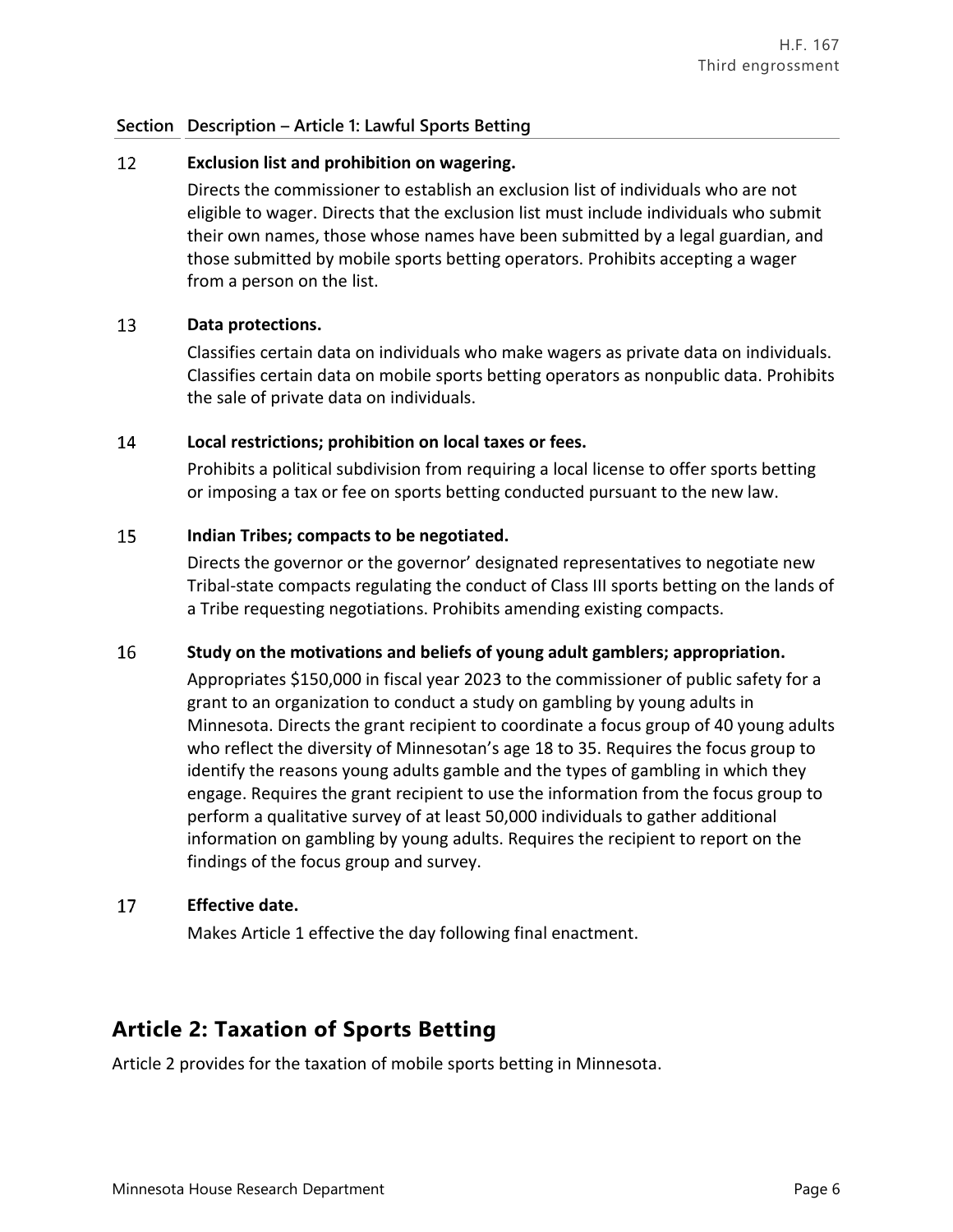## **Section Description – Article 2: Taxation of Sports Betting**

### $\mathbf{1}$ **Nontaxable sports betting losses.**

Provides that losses from the business of conducting wagering on athletic or esports events under chapter 299L that are not subject to tax under chapter 290 are an addition.

### $\overline{2}$ **Exempt sports betting income.**

Provides that income or gains from the business of conducting wagering on athletic or esports events under chapter 299L that are not subject to tax under chapter 290 are a subtraction.

### $\overline{3}$ **Nontaxable sports betting losses.**

Provides that losses from the business of conducting wagering on athletic or esports events under chapter 299L that are not subject to tax under chapter 290 are an addition.

### $\overline{4}$ **Exempt sports betting income.**

Provides that income or gains from the business of conducting wagering on athletic or esports events under chapter 299L that are not subject to tax under chapter 290 are a subtraction.

### 5 **Definitions.**

Defines terms in the new chapter related to the taxation of sports betting, including defining "sports betting net revenue" as the total of all cash received by a mobile sports betting operator from wagers on an athletic event or esports event, less promotional credits and free bets, and less cash paid out as winnings and cash equivalent of noncash prizes paid out as winnings.

### 6 **Tax on sports betting net revenue.**

**Subd. 1. Tax imposed.** Establishes an unspecified tax rate on online sports betting net revenue based on a percentage of wagers placed online as authorized by the new law. Bets placed on tribal land would be specifically exempt from the proposed tax.

**Subd. 2. Sports betting net revenue tax is in lieu of other taxes.** Establishes that income derived by a mobile sports betting operator from conducting wagering is not subject to the individual income or corporate franchise taxes, and that wagers accepted are not subject to the state sales or sports bookmaking taxes.

**Subd. 3. Public information.** Provides that all records concerning the administration of taxes under the chapter are public information.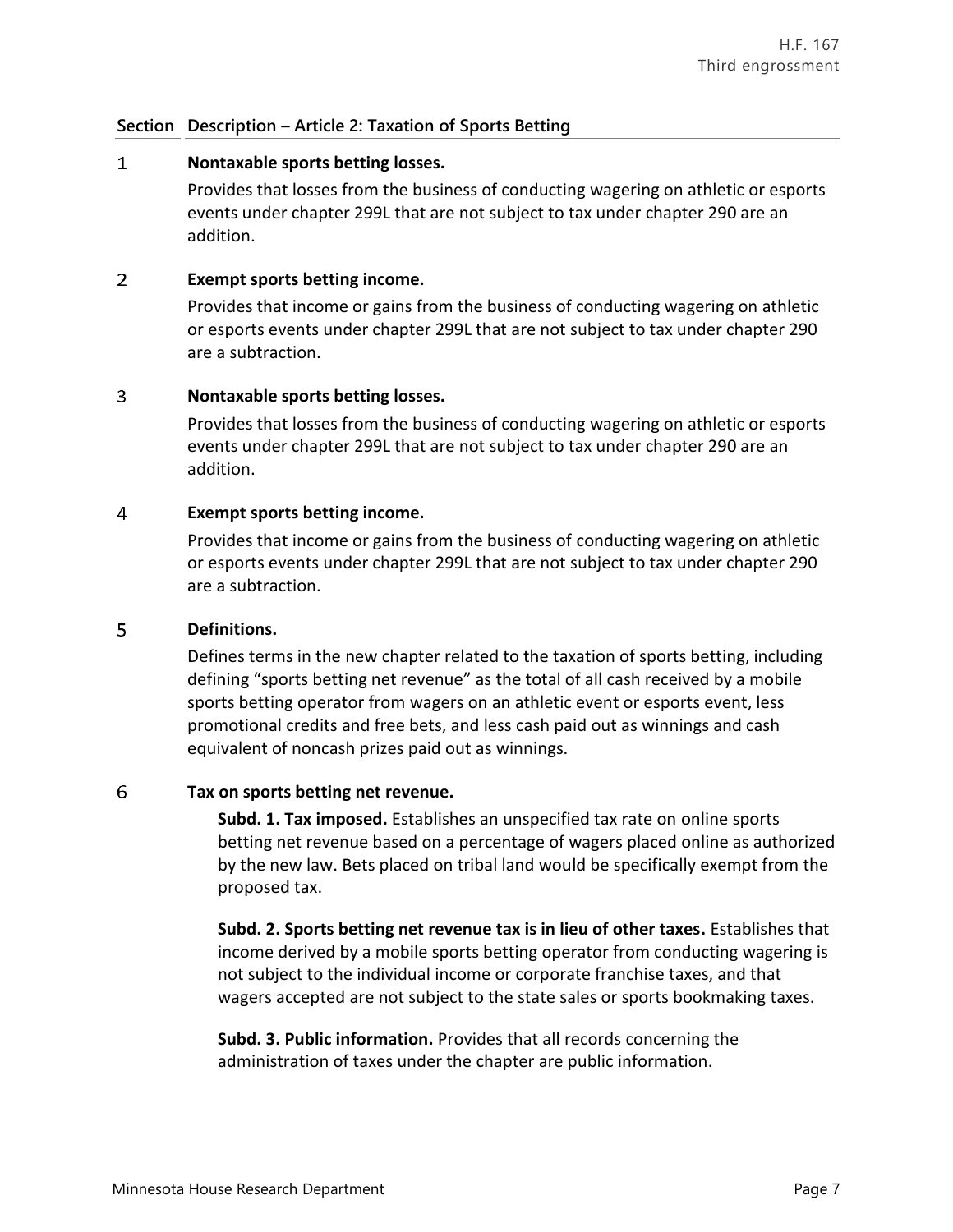## **Section Description – Article 2: Taxation of Sports Betting**

**Subd. 4. Refunds.** Authorizes a person who has paid tax in an amount that exceeds the tax due to seek a refund and appropriates the amount necessary to pay a refund from the general fund to the commissioner of revenue.

**Subd. 5. Extensions.** Authorizes the commissioner of revenue to extend the time for filing tax returns, paying taxes, or both by six months for good cause.

**Subd. 6. Distribution of funds.** Establishes that money collected in tax revenue must be distributed as follows: (1) 10 percent to AGED for the cost of performing the duties related to regulating sports betting, (2) 40 percent to the commissioner of human services for the gambling treatment program of which half must be provided to the state affiliate recognized by the National Council on Problem Gambling to raise awareness of problem gambling and provide education and training, and (3) 50 percent to the Minnesota Amateur Sports Commission for grants to promote the integrity of amateur sports and to promote participation in sports in areas that have experienced a high rate of juvenile crime.

### $\overline{7}$ **Mobile sports betting operator reports and records.**

Requires mobile sports betting operators to file a monthly report with the commissioner of revenue that shows all sports betting activity conducted by the operator in the previous month. Requires mobile sports betting operators to maintain records that support the reports sent to the commissioner for at least 3-1/2 years. Permits the commissioner to require a financial audit of a mobile sports betting operator's betting activities if the operator has failed to comply with this chapter.

### 8 **Other provision apply.**

States that, except for those provisions specific to distributors, gambling products, or gambling equipment, sections 297E.11 to 297E.14 applicable to lawful gambling taxes apply to this chapter.

### 9 **Effective date.**

Makes Article 2 effective for wagers placed on or after an unspecified date.

# **Article 3: Crimes Related to Sports Betting**

Article 3 establishes and amends crimes related to the conduct of licensed and unlicensed sports betting.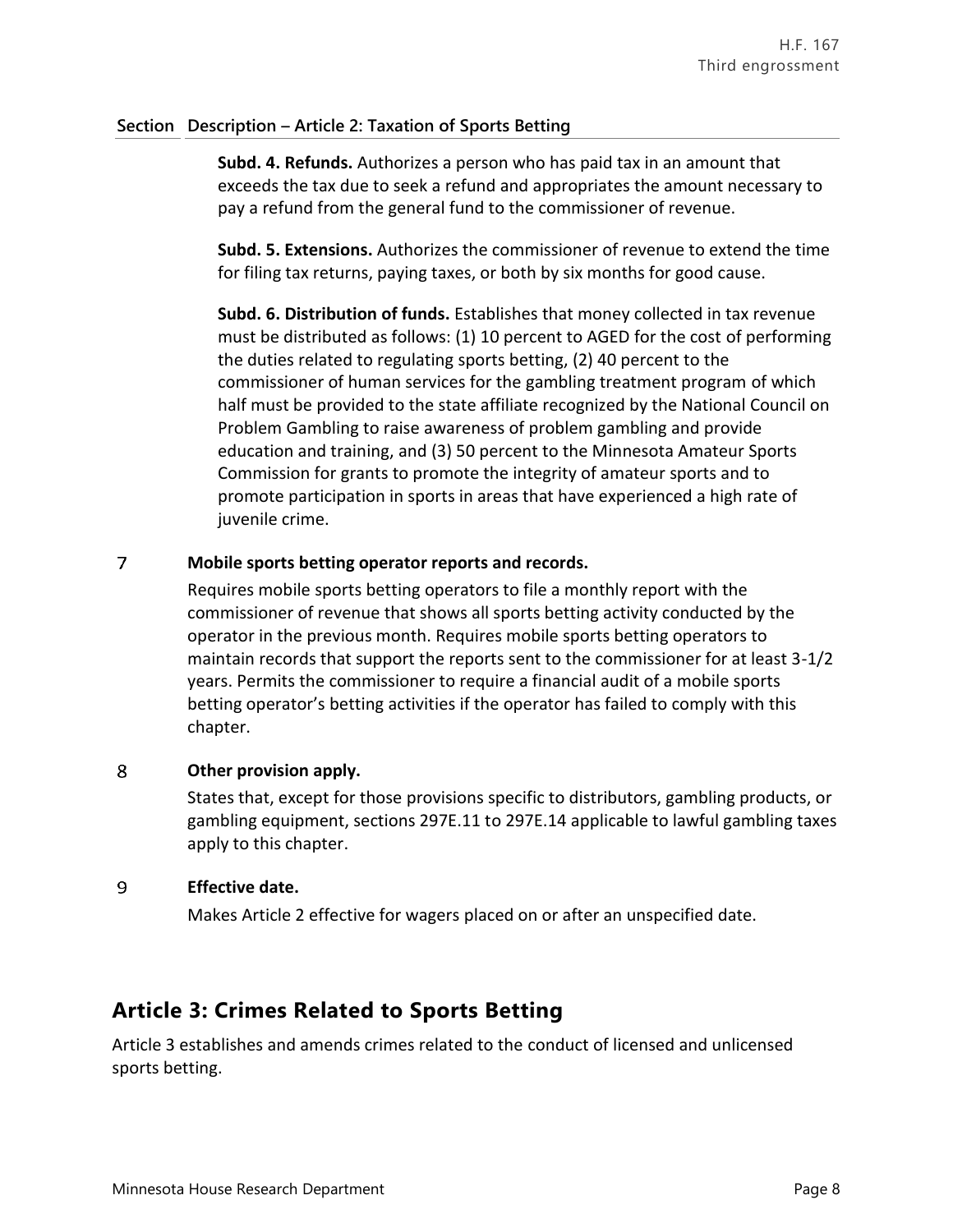## **Section Description – Article 3: Crimes Related to Sports Betting**

### $\mathbf{1}$ **Crimes relating to wagering on sporting events.**

**Subd. 1. Definitions.** Defines terms as used in the section, including "nonpublic information," "accepts a wager," and "places a wager."

**Subd. 2. General prohibition.** Establishes that it is a crime to accept or place a wager unless the wager is authorized under the chapter and the wager is either (1) accepted at a casino or through an approved online method from a person in the state, or (2) placed at a casino or through an approved online method by a person in the state.

**Subd. 3. Misdemeanor.** Establishes misdemeanor offenses for actions including placing a wager with an unlicensed entity; placing a wager before turning 18; placing a wager on an event if the person is a participant in the event, employee of a mobile sports betting operator, employee of the Department of Public Safety, or has nonpublic information about the event.

**Subd. 4. Gross misdemeanor.** Establishes gross misdemeanor offenses for actions including accepting a wager from a person under age 18 and either committing a repeat offense or placing an illegal wager of more than \$500 but less than \$1,000.

**Subd. 5. Felony.** Establishes felony offenses based on the violations described in the misdemeanor subdivision when the amounts wagered exceed certain thresholds or involve placing multiple wagers.

**Subd. 6. Aggregation; venue.** Permits aggregating all illegal wagers made in a sixmonth period and authorizes prosecution for all violations in any county where a violation occurred.

**Subd. 7. Exception; certain private social bets.** Establishes exclusions to certain offenses if the wager was a private social bet.

**Subd. 8. Proof of age; defenses; seizure of false identification.** Establishes documents that may be used to prove an individual's age, creates an affirmative defense for a person charged with accepting a wager from someone under 18 if the person relied on an authorized form of identification, and permits a mobile sports betting operator or the employee of an operator to seize identification where there are reasonable grounds to believe that the identification is false or otherwise being used to violate any law.

### $\overline{2}$ **Sporting events; fraud; bribery.**

Establishes new offenses for offering or giving payment or another benefit to a person in order to influence that person's performance or the outcome of an event,